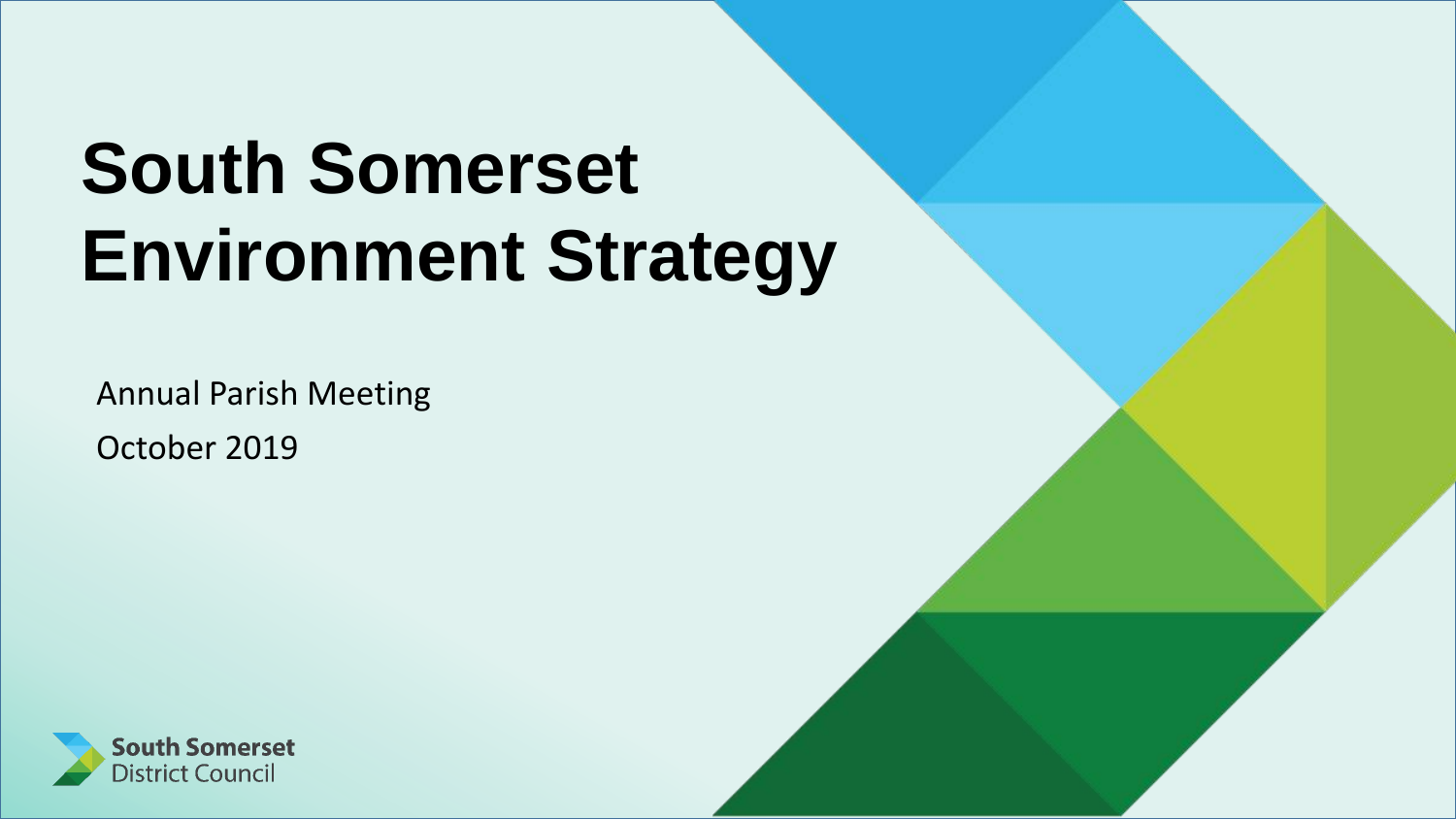## **Priority Outcomes**

The Strategy identifies four priority outcomes and how we will deliver our aims. The four priority outcomes are:



#### We will Reduce our **Reliance on Fossil Fuels: by**

- harnessing natural resources, for example by harvesting rain and grey water
- · switching to renewable sources of energy
- · raising expectations of developers, through our Local Plan policies
- · making sustainable procurement choices,
- · investigating in additional green energy investments
- reducing our energy consumption

### **We will Reduce Emissions; by**

- · reducing our business mileage
- decreasing reliance on the car
- · facilitating the growth of electric vehicles for both personal and operational use
- reducing the level of particulates in the district
- · facilitating non-motor vehicle modes of transport



### **We will Minimise Waste** and Increase Recycling;

- we need to generate less waste, and encourage the use of sustainable alternatives to single-use plastics
- we will encourage reuse and recycling and savings in the use of natural resources
- we need to look at opportunities to improve our existing housing stock and ensure that new homes are built with recycling in mind



#### We will Offset carbon emissions; by

- · Increasing our tree canopy
- · Increasing biodiversity across our own land holdings
- working with local food producers to accelerate the production of environmentally friendly food stuff
- · minimising the environmental impact of food production
- investing in offset where we are not able to deliver it ourselves: i.e. as a last resort

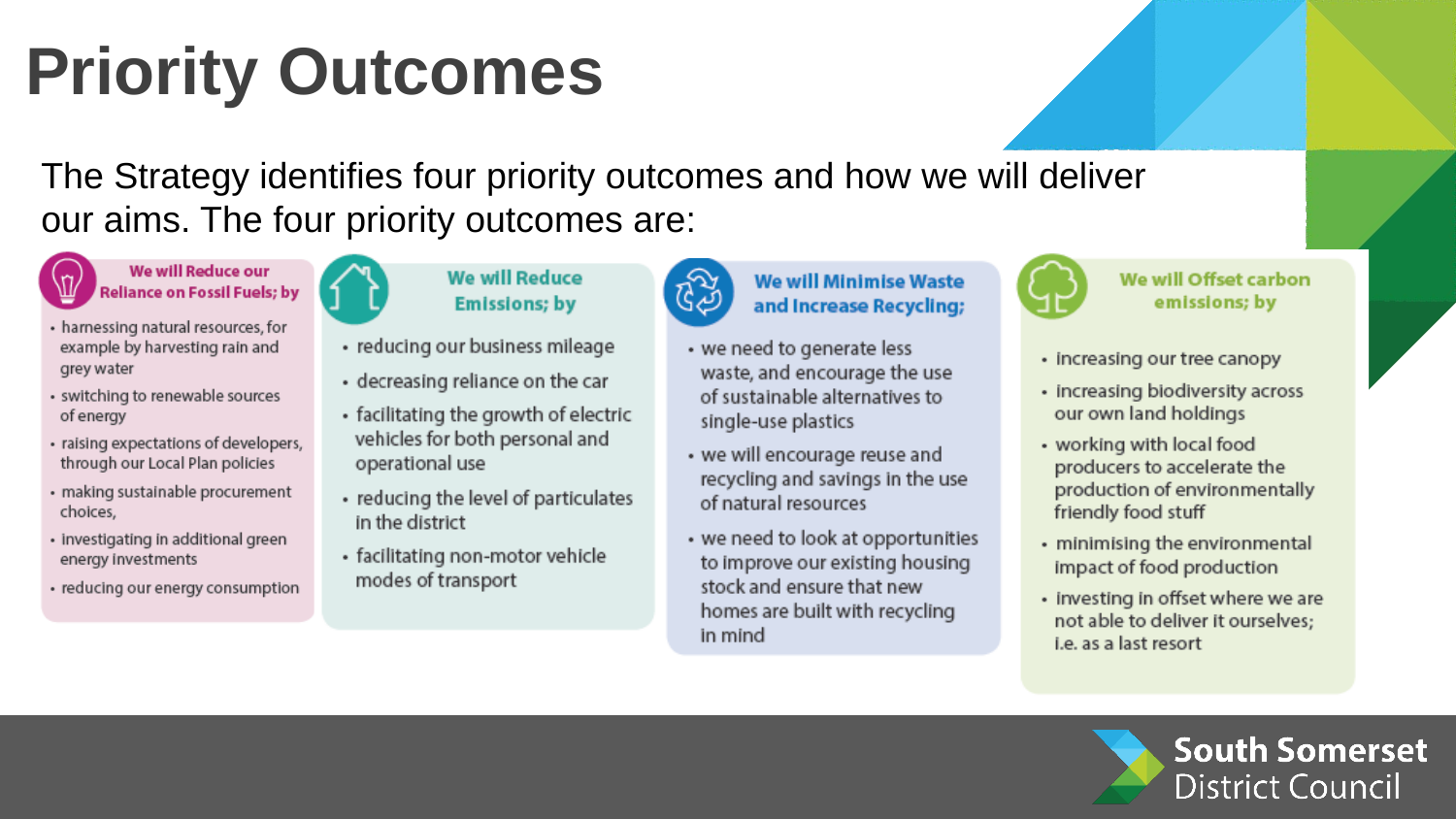### **How we will deliver our aims?**

The Strategy sets out our plan to tackle climate change in two clear pathways:

- For our own estate and operations and what actions we can take to become carbon neutral;
- Our responsibilities in respect of the wider geography that comprises the South Somerset District.

Identifies a series of actions and targets that are achievable in the short-term

Also details how we will develop our longer term plans.

26 changes for across SSDC operations / land holdings in 1-2 year timeframe

18 commitments to enable change through others or support others to deliver

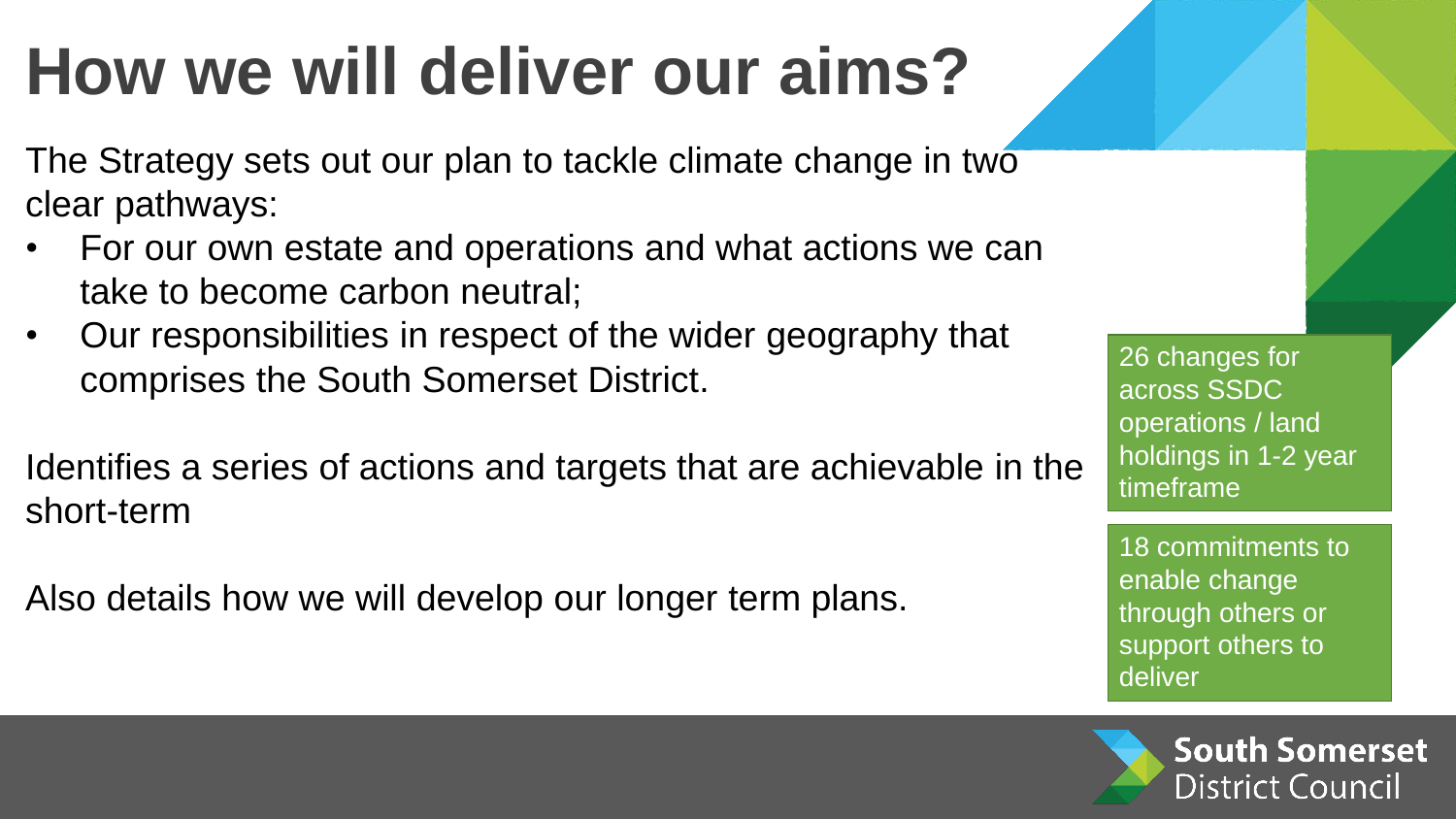## **Developing our longer-term plans**

- Detailed delivery plan setting out what, how and when we will deliver our Priority Outcomes and Vision
- Detailed business cases and appropriate assessment for other possible interventions
- Establish an appropriate baseline and benchmark framework to measure continuous environmental improvement.







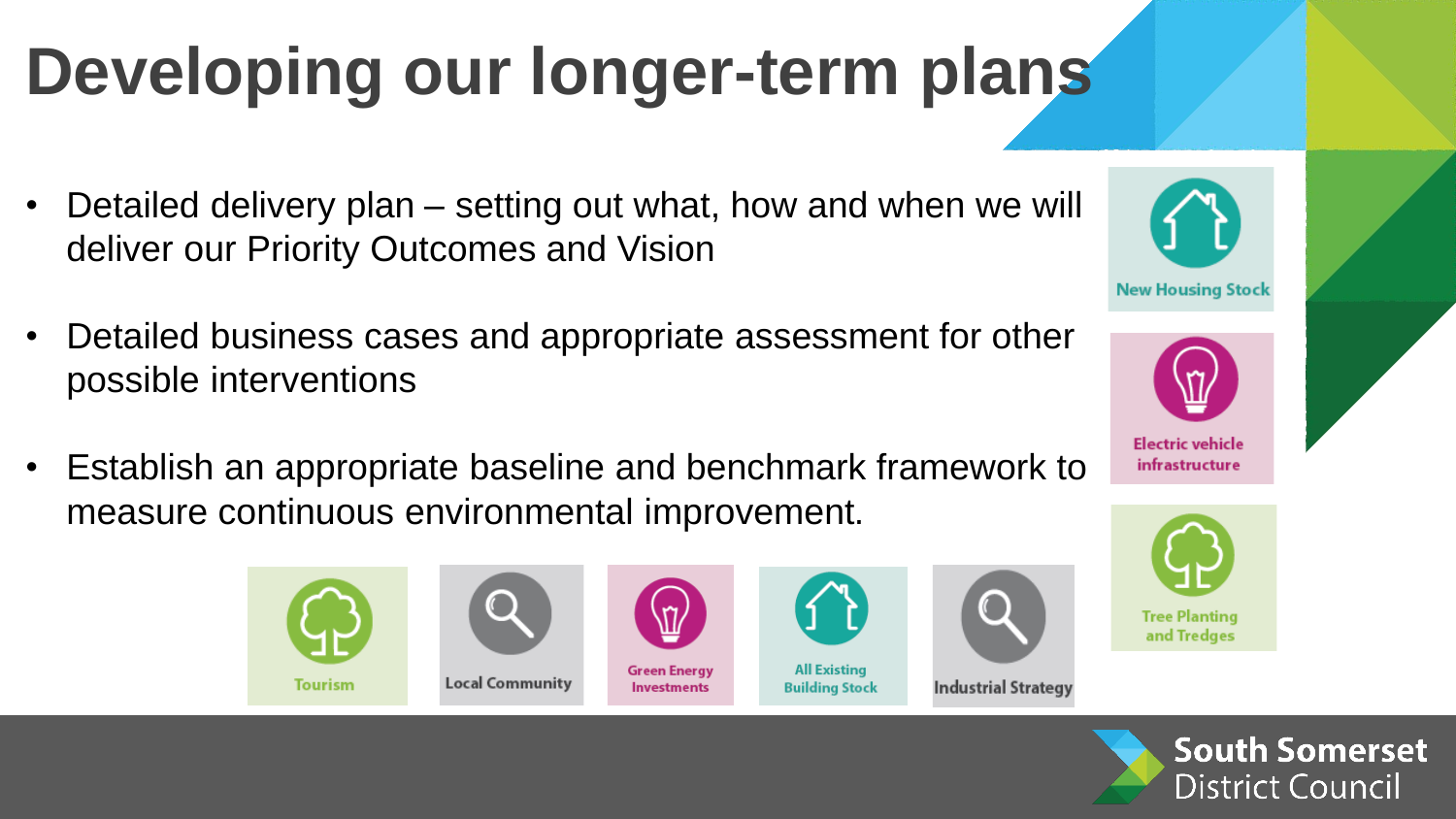## **Enabling change through others**

Commitments include:

- Develop tree planting network & work to increase tree canopy
- Nature Recovery Networks
- Support the growth of community allotments
- Support local food markets and local food production
- Encourage businesses to be greener / reduce carbon footprint
- Map out and celebrate existing 'green' businesses